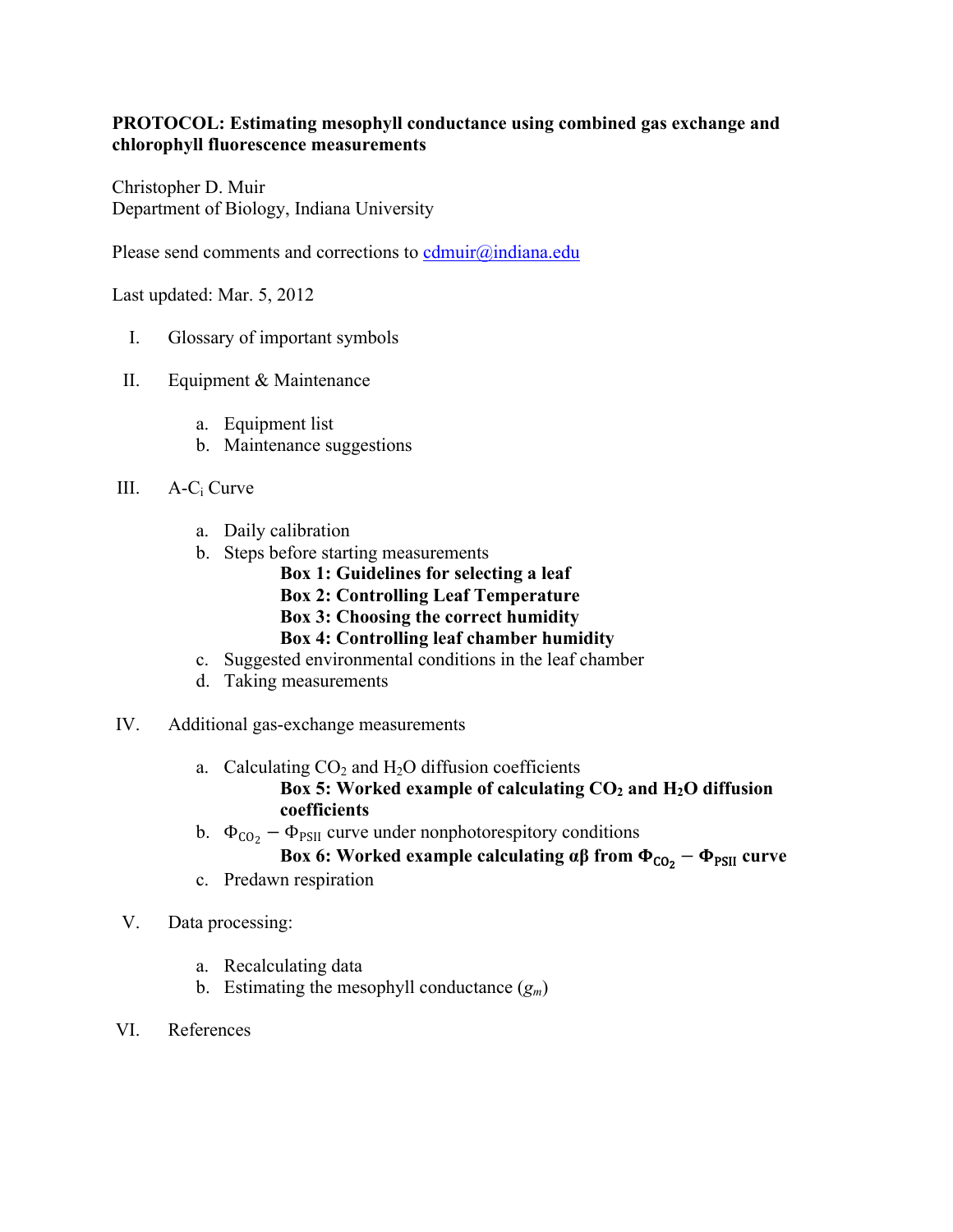# **Glossary of important symbols**

| Symbol                                      | Column name in LI-COR spreadsheet | Description                                                               |
|---------------------------------------------|-----------------------------------|---------------------------------------------------------------------------|
| $C_A$ , $C_R$ , $C_S$                       | NA, "CO2R", "CO2S"                | $CO2$ concentration in the atmosphere,<br>reference IRGA, and sample IRGA |
| $W_A$ , $W_B$ , $W_S$                       | NA, "H2OR", "H2OS"                | $H2O$ concentration in the atmosphere,<br>reference IRGA, and sample IRGA |
| $T_{Block}$ , $T_{Air}$ , $T_{Leaf}$        | "TBlock", "TAir", "TLeaf"         | Block, air, and leaf temperature                                          |
| $\Phi_{\text{CO}_2}$ , $\Phi_{\text{PSII}}$ | "PhiCO2", "PhiPS2"                | Quantum yield                                                             |
|                                             | "ETR"                             | Electron transport rate                                                   |
|                                             | "Area"                            | Leaf area in the chamber                                                  |
| $\boldsymbol{k}$                            | "StmRat"                          | Stomatal ratio                                                            |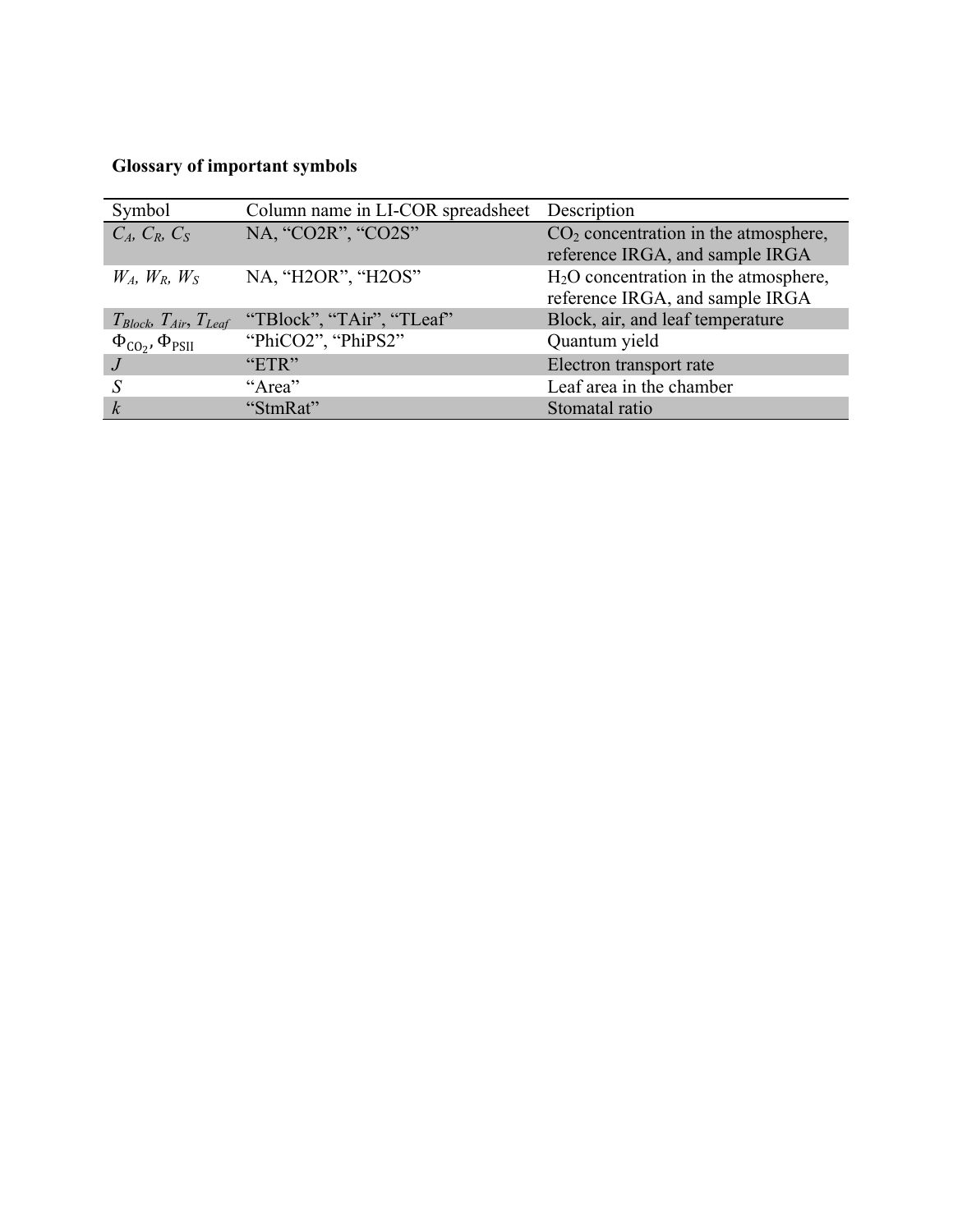### **Equipment & Maintenance**

### *Equipment list*

*Note*: I've used OPEN versions 6.x and 5.x, both of which will work and are very similar to operate. I have attempted to give detailed instructions, but I have assumed previous experience using the LI-COR 6400 with Fluorometer for more basic applications. You should also have ready access to the manual and supplies that came with their gas exchange system and leaf chamber.

- 1. LI-COR 6400 or 6400XT
- 2. LI-COR 6400-40 Leaf Chamber Fluorometer
- 3. Oxygen free gas ( $\leq 2\%$  O<sub>2</sub>, e.g. canister of N<sub>2</sub>) for nonphotorespitory measurements
- 4. Access to a drying oven or lyophilizer to prepare leaves for calculating diffusion leaks

### Optional equipment

- 5.  $CO<sub>2</sub>/H<sub>2</sub>O$  Analyzer (e.g. LI-COR 640A)
- 6. Airtight tube with sponge to add water vapor to canister air

### Optional software

- 7. R (available at http://cran.r-project.org/)
- 8. ImageJ (available at http://rsbweb.nih.gov/ij/)

### *Maintenance suggestions*

The reader should consult the LI-COR Manual for maintenance issues, but there some items that will almost certainly need to be replaced during the course of a normal experiment and should be on hand prior to beginning measurements:

| <b>Chemical/Part</b>         | <b>Suggested replacement frequency</b>           |
|------------------------------|--------------------------------------------------|
| Soda lime                    | 1 per week (or when full scrub does not          |
|                              | bring $C_R$ below 10 µmol mol <sup>-1</sup> )    |
| Desiccant (e.g. Drierite)    | 1 per day(-week) depending on how much           |
|                              | scrubbing you require. You can also              |
|                              | purchase desiccants with indicators.             |
| Foam gaskets on leaf chamber | Every 1-2 weeks. You can also check              |
|                              | whether deformations in the gaskets caused       |
|                              | by leaves are creating leaks by blowing air      |
|                              | on them. If there is a major leak, $C_s$ will    |
|                              | go up more than 10 $\mu$ mol mol <sup>-1</sup> ) |
| $O\text{-rings}$             | Depends on the O-ring. The O-ring below          |
|                              | the $CO2$ cartridge may need to replaced         |
|                              | daily to weekly.                                 |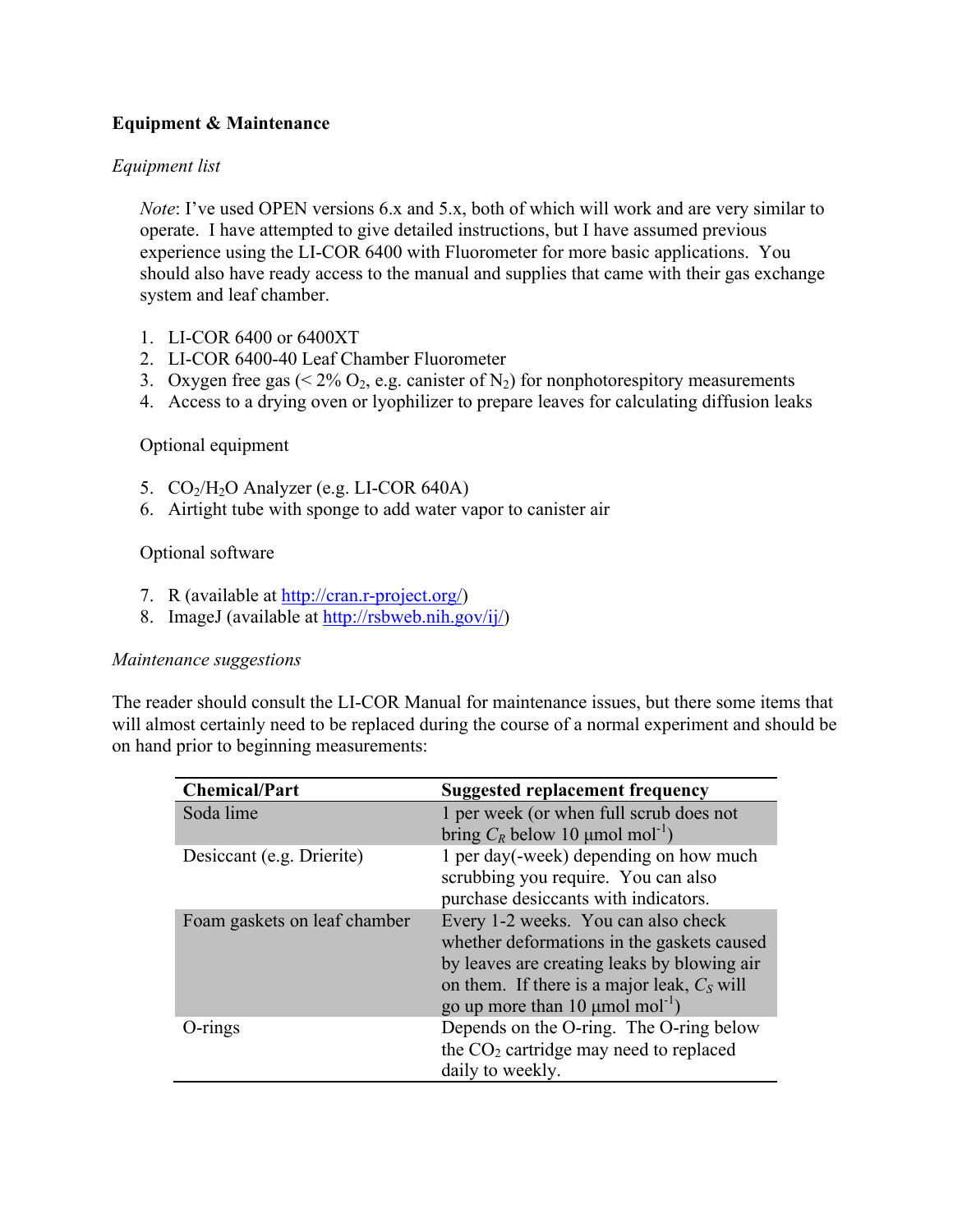### **A-Ci curve**

The goal is to estimate the short-term (a few minutes) response of photosynthesis to user-defined changes in atmospheric  $CO_2$  concentration  $(C_A)$ . Gas exchange and chlorophyll fluorescence data will then be used in combination with assumed or estimated biochemical constants to calculate  $CO_2$  concentrations inside the leaf airspace  $(C_i)$  and at the sites of carboxylation in the chloroplasts  $(C_C)$ .

*Note*: Much of the information on calibration and environmental conditions can be found in the LI-COR manual. I will not repeat exact calibration instructions here, but rather emphasize the most salient points for this application. I have also provided a detailed description on selecting leaves for measurements and environmental conditions during measurements that will facilitate cross-study comparisons. However, the specific goals of your study may vary and the protocol may need to be adjusted accordingly.

### *Daily calibration suggestions*

Allow 30-45 min to calibrate the following sensors daily:

- 1. Leaf temperature thermocouple
- 2. Flow meter zero
- 3. H2O zero (w/ good chemicals)
- 4.  $CO<sub>2</sub>$  zero (w/ good chemicals)

### *Steps before starting measurements*

- 1. After calibration, return to main menu and enter "New Measurements" mode.
- 2. (If you don't have a separate  $CO<sub>2</sub>/H<sub>2</sub>O$  Analyzer) Once the IRGAs are warmed up, open the chamber and record  $C_A$  and  $W_A$ , which you can get from looking at "CO2S" and "H2OS" on the measurements screen. You will use these values later to recalculate your data after accounting for diffusion.
- 3. Turn on light to desired level (1500  $\mu$ mol m<sup>2</sup> s<sup>-1</sup>, 90% Red, 10% Blue, see section on 'Irradiance' below)
- 4. Turn CO<sub>2</sub> mixer on and set to ambient levels. I use 400  $\mu$ mol CO<sub>2</sub> mol<sup>-1</sup>, but with climate change this number keeps going up!
- 5. Reduce Flow Rate to 300  $\mu$ mol s<sup>-1</sup> (default is 500). Reduced flow rate increases the signal to noise ratio, but also increases time for diffusion in and out of the chamber.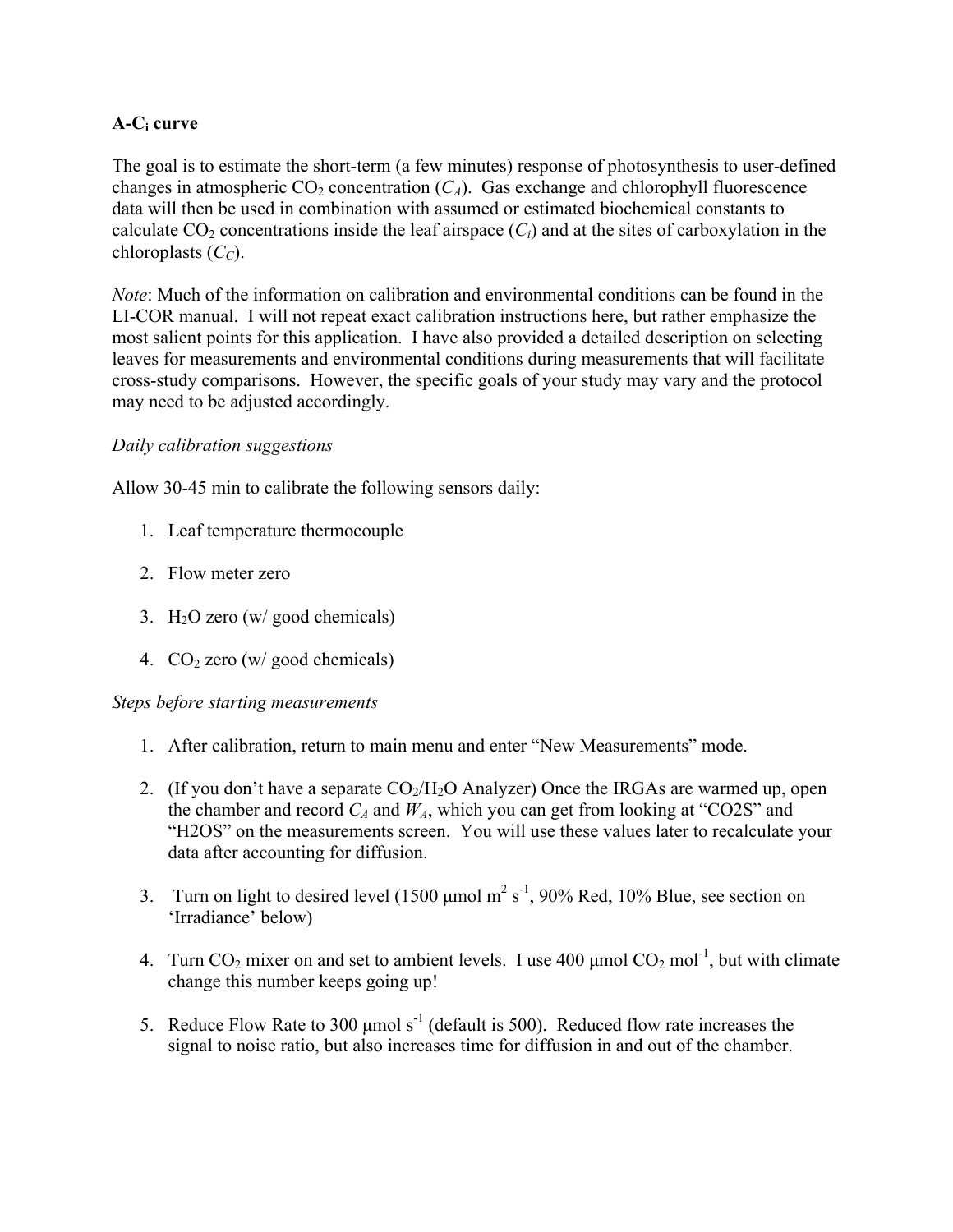- 6. Select a leaf (see Box 1 for 'Guidelines for selecting a leaf'), position it in the chamber, and close the chamber. Adjust knob on the chamber handle to ensure there is a tight seal around the leaf to prevent leaks.
- 7. Allow 20-60 minutes for leaf to reach equilibrium (constant photosynthesis and stomatal conductance). Frequently, both values may decline at first and then return to or exceed their initial values. While you are waiting, you can adjust the environmental conditions inside the chamber (see next section).

### **Box 1: Guidelines for selecting a leaf**

*Note*: These steps may be done while you are waiting for the IRGA to zero (see above) or while chamber to equilibrates to starting environmental conditions (see below).

Plant selection:Plant should be photosynthetically active, meaning at least 30 minutes in full sun. Mid-morning to late afternoon is usually ideal, although depending on the weather and physiology of your species, this may vary.

Leaf selection:Select youngest, fully-expanded, sun-exposed leaf. Partially-expanded, old, and shade leaves typically have reduced photosynthetic capacity and should be avoided unless that is what you want to measure.

Placement within the leaf:Ideally, select a medial portion of the lamina that fills the entire chamber, avoiding a midvein that may increases leaks.

*Note:* For narrow or deeply lobed leaves, you will need to mark EXACTLY what portions of the leaf were in the chamber and measure the area using a camera/scanner and image processing software such as ImageJ. You will also need to recalculate your data with the measured area (see 'Data Processing' section below).

### *Suggested environmental conditions in the leaf chamber*

The LI-COR 6400 allows you to control the irradiance, temperature, and humidity inside the leaf chamber. These factors will directly and indirectly, via physiological responses, affect the photosynthetic rate. In this section, I suggest 'standard' physiological conditions and 'acceptable' ranges. I also provide tips and precautions on how to attain desired values initially and keep them relatively constant during an experiment. These methods are based on my experience with my system (*Solanum* sect. *Lycopersicon*) and may therefore not match your experience.

1. Irradiance: The chamber irradiance should be such that light is saturating, usually 1000-  $2000 \mu$ mol m<sup>-2</sup> s<sup>-1</sup>. I use 1500  $\mu$ mol m<sup>-2</sup> s<sup>-1</sup>, but you can make some preliminary Light Response Curves (see LI-COR manual for details) with your species to get a better idea. When prompted, select 90% Red and 10% Blue light.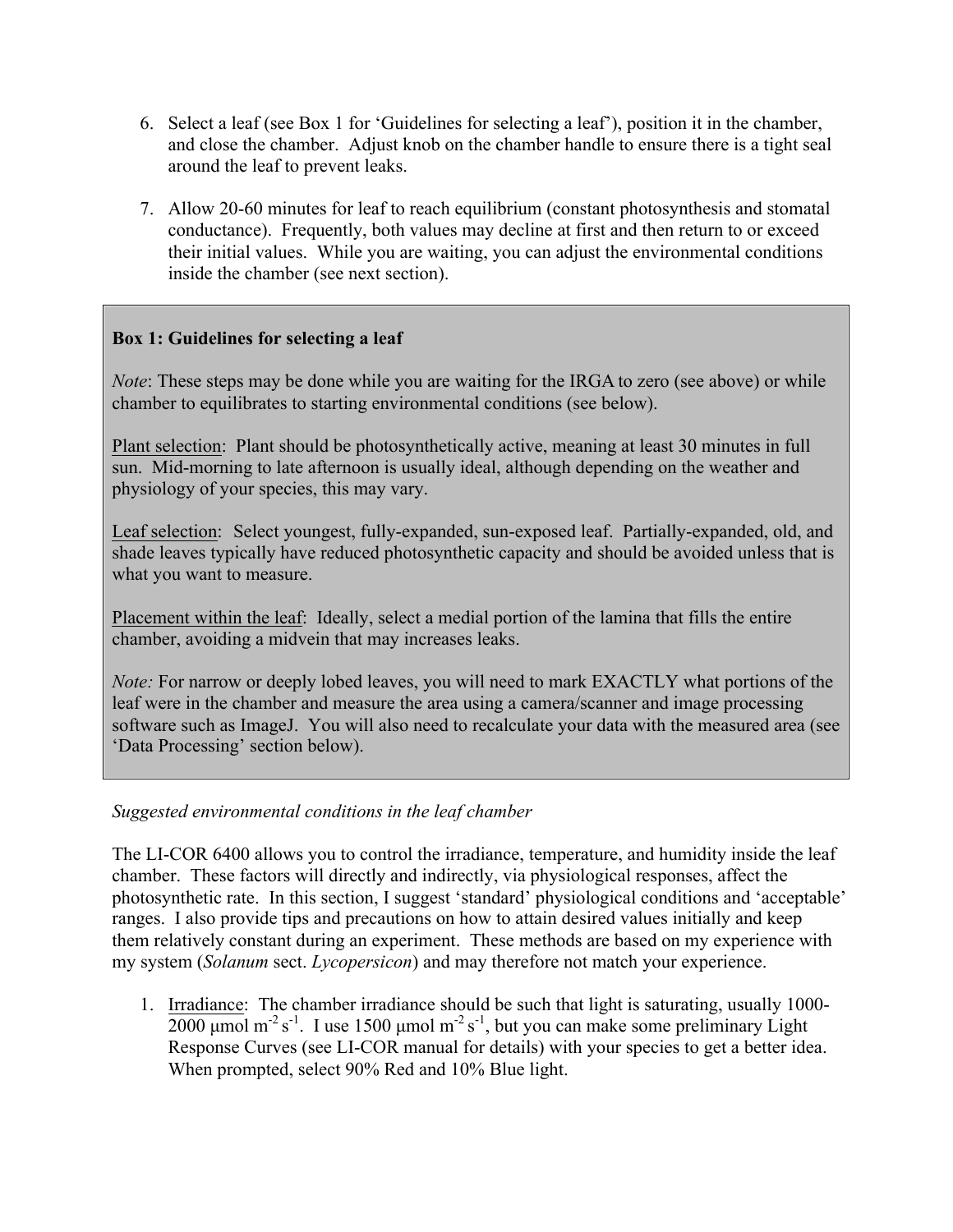- 2. Temperature: Leaf temperature should stay at  $25^{\circ} \pm 1^{\circ}$  C. See the Box 2 below on 'Controlling Leaf Temperature' for a detailed guide.
- 3. Humidity:  $50 \pm 10\%$  relative humidity is a reasonable target for many species.  $>80\%$ may cause condensation, while <30% will cause many species to close their stomata.

### **Box 2: Controlling Leaf Temperature**

You can specify a desired  $T_{Block}$ ,  $T_{Air}$ , or  $T_{Leaf}$ . If you set the  $T_{Air}$  or  $T_{Leaf}$ , the LI-COR will automatically adjust  $T_{Block}$  to maintain a constant  $T_{Air}$  or  $T_{Leaf}$ . Ideally, you could set  $T_{Leaf}$  to 25° C, but I find that this causes large swings in temperature during the course of a measurement leading to more error. Instead, I set  $T_{Block}$  to a value that gives me my desired  $T_{Leaf}$ . This is much more steady, but requires some trial and error initially to get the right  $T_{Block}$  as well as small adjustments (0.5 $\degree$  C) during the experiment. For 1500 µmol m<sup>-2</sup> s<sup>-1</sup> irradiance and normal stomatal conductance (~0.2 mmol  $CO_2$  m<sup>2</sup> s<sup>-1</sup>),  $T_{Block} = 23{\text -}24^{\circ}$  C will work. The thing to keep in mind is that all else equal, increased irradiance will increase leaf temperature and increased stomatal conductance will decrease leaf temperature. If your plant is stressed or has intrinsically low stomatal conductance, then you may need a lower *T<sub>Block</sub>*. Likewise, you may need to adjust  $T_{Block}$  downward at high  $CO<sub>2</sub>$  concentrations that cause the stomata to close.

### **Box 3: Choosing the correct humidity**

There are three main factors to consider in choosing the humidity inside the leaf chamber:

- 1. The aridity tolerance of your species. Species from humid environments may not be able keep up with the evaporative demands imposed by dry air and will respond by closing their stomata.
- 2. Growing conditions. A large change in humidity from where the plants are growing to the leaf chamber may cause stress or at the very least prolong the time needed for the plant to equilibrate to conditions inside the leaf chamber, slowing down your experiment.
- 3. The humidity gradient between the chamber and ambient air. For  $A-C_i$  curves, the primary concern is large  $CO_2$  concentration gradients ( $\Delta C = C_A - C_S$ ) that arise at very low and high *C<sub>S</sub>*. However, especially when the ambient air is quite dry, there may be a large water vapor gradient ( $\Delta W = W_A - W_S$ ) as well. To determine this, check  $W_S$ ("H2OS") with an active leaf inside the chamber and again with the chamber empty and open to the atmosphere. If there is a large gradient ( $\Delta W > 5$  mmol H<sub>2</sub>O mol<sup>-1</sup>), then you may consider adjusting the chamber humidity to reduce it. If you are unwilling or unable for other reasons to change the chamber humidity, then you will need to apply a correction to your data to account for both  $CO_2$  and  $H_2O$  diffusion (see 'Calculating  $CO_2$ ) and  $H<sub>2</sub>O$  diffusion coefficients' below).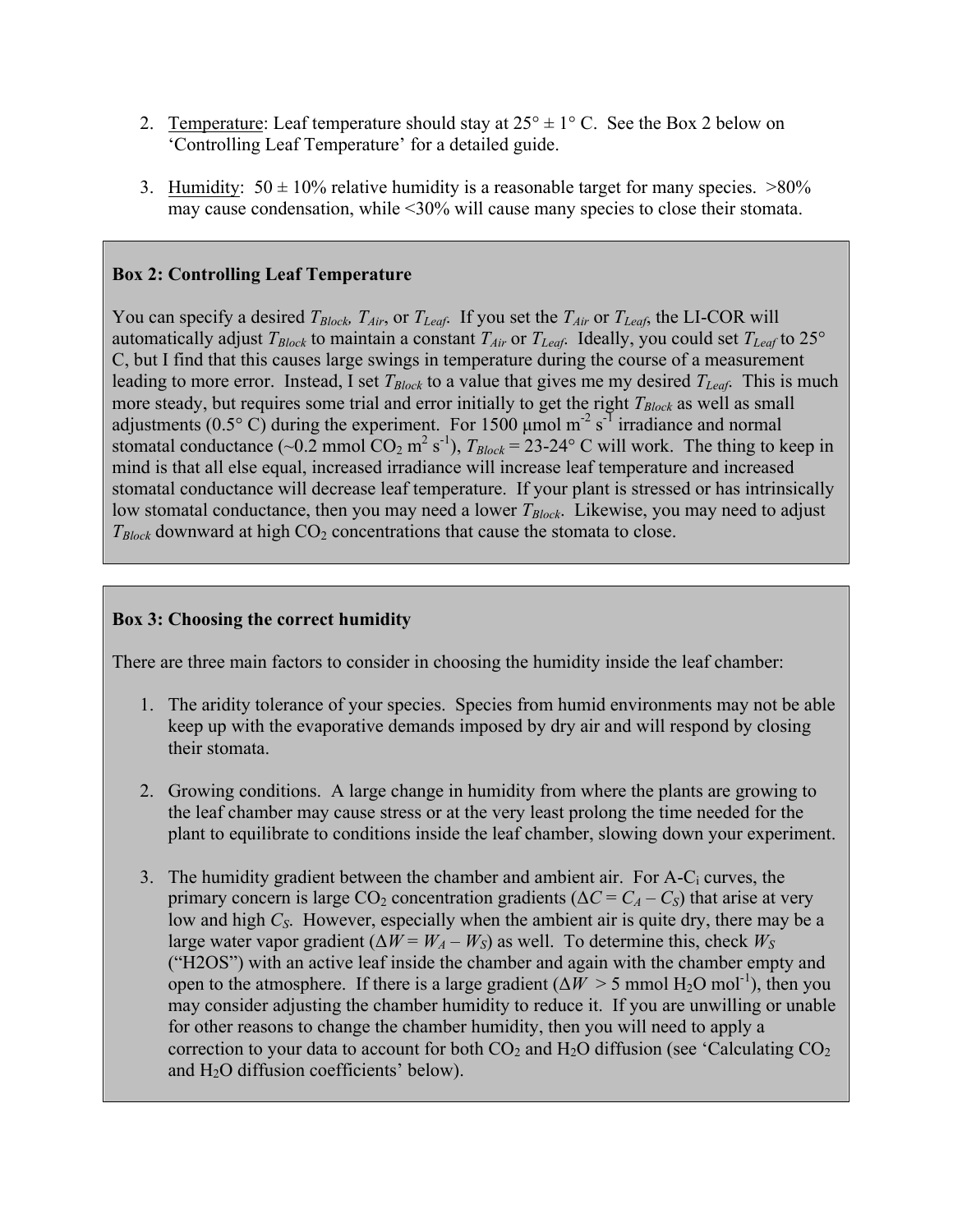### **Box 4: Controlling leaf chamber humidity**

The leaf chamber humidity is somewhat dynamic, changing throughout the day depending on the weather, leaf transpiration, and saturation level of your desiccant if you are scrubbing at all. You can control the humidity to keep it within the target range, but proceed gradually as **it's very easy to overcorrect**, causing you to waste hours on lousy measurements.

### If it's too humid:

Move the desiccant from 'Bypass' to 'Scrub' VERY GRADUALLY. Give it a quarter or half turn and allow 1-2 min for the humidity to equilibrate. If it's still too humid, repeat small turns until it reaches desired relative humidity.

### If it's too arid:

You can increase the humidity in the chamber by wetting the soda lime, but be VERY CAREFUL. If you wet the soda lime too much, it'll take hours to dry out again or you will have to replace it with fresh soda lime. Add ~10 DROPS of water to the soda lime, shake, and return it to its position. You will then need to **wait 30-60 minutes** for the humidity to fully stabilize and begin new measurements (you can place a leaf in the chamber to get it prepared while this is happening). It may appear after a few minutes that the humidity has stabilized, but in my experience, it's best to be patient (go get coffee or something) because data that look reasonable may actually turn out to be unusable after processing.

### *Taking measurements*

Once the leaf has reached steady-state photosynthesis and you are happy with the environmental conditions inside the chamber, open a file with a descriptive name.

1. From the list of the Auto Programs, select "Flr  $A-C_i$  Curve". Next, you will need to provide information for the program to run. In the table below, I have given the responses to the prompts. For the desired  $CO<sub>2</sub>$  concentrations, I have provided a **minimum** set given the number of parameters that need to be estimated. If you have additional time, you may want to include additional  $CO<sub>2</sub>$  concentrations at smaller intervals, keeping in mind that each additional value probably adds  $\sim$  5 minutes to the total time.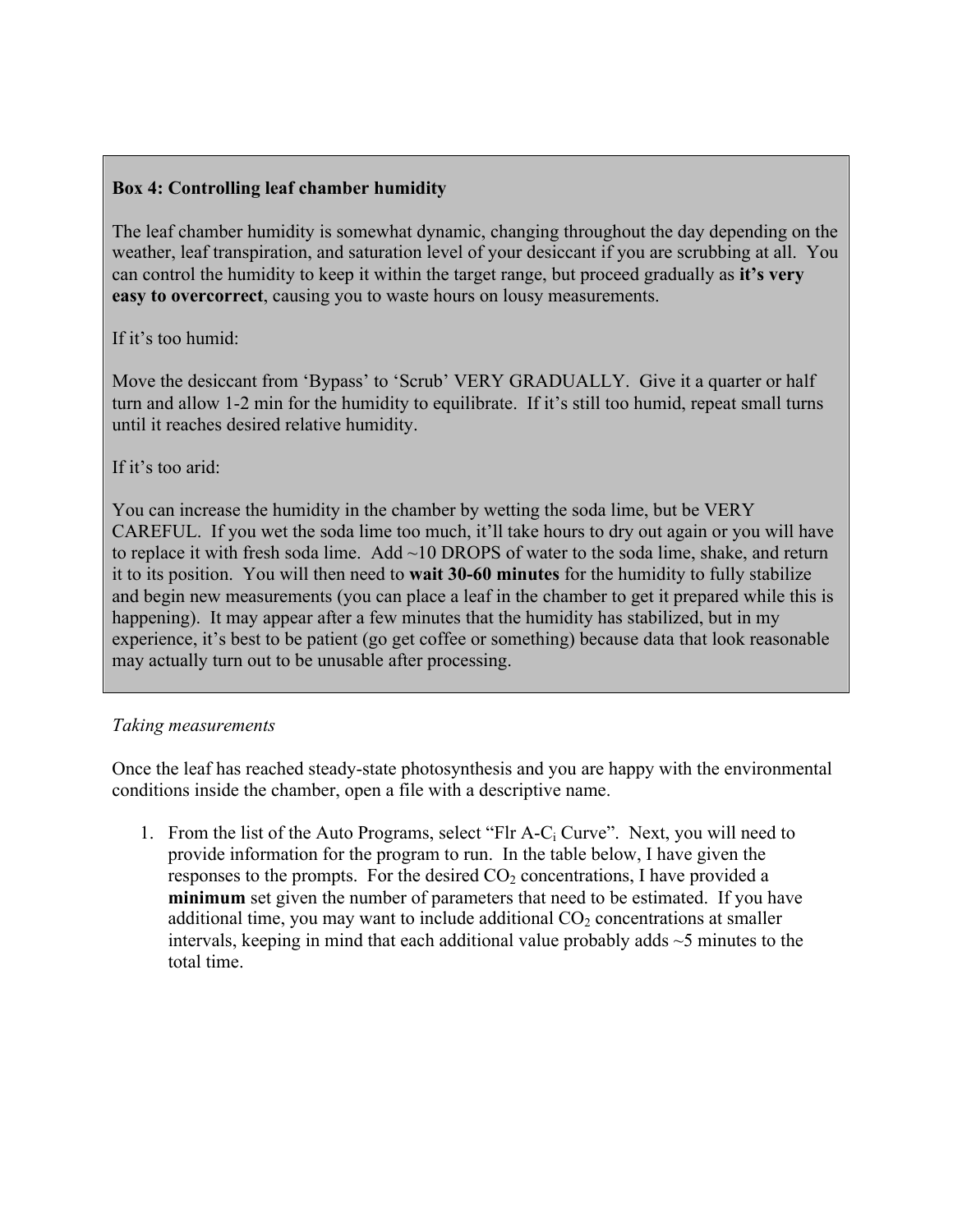| Prompt                                   | <b>Enter</b>                                                           | <b>Discussion</b>                                                                                                                        |
|------------------------------------------|------------------------------------------------------------------------|------------------------------------------------------------------------------------------------------------------------------------------|
| Dark adapt before starting $(Y/N)$       | N                                                                      |                                                                                                                                          |
| Fo Value                                 |                                                                        | skip                                                                                                                                     |
| Fm Value                                 |                                                                        | skip                                                                                                                                     |
| Dark Photo Rate                          | $-1$                                                                   | Dark Photo Rate is just the<br>respiration rate, but<br>opposite sign. I leave<br>default and recalculate<br>with estimated $R_d$ later. |
| Measure Fo' with Fs $&$ Fm' $(Y/N)$      | N                                                                      |                                                                                                                                          |
| Turn on Flr Recording $(Y/N)$            | N                                                                      |                                                                                                                                          |
| Turn off Flr Recording when done (Y/N)   | N                                                                      |                                                                                                                                          |
| Save each flash (Y/N)?                   | N                                                                      |                                                                                                                                          |
| Desired Ca values ( $\mu$ mol/mol)       | $\{400, 0, 50, 100, 150, 200, 300, 400,$<br>600, 900, 1400, 2000, 400} |                                                                                                                                          |
| Minimum wait time (min)                  | $\overline{2}$                                                         |                                                                                                                                          |
| Maximum wait time (min)                  | 5                                                                      |                                                                                                                                          |
| Match if $ \Delta CO2 $ less than (ppm): | 10000                                                                  | Always match                                                                                                                             |
| Stability Definition OK? (Y/N)           | Y                                                                      | Use default                                                                                                                              |

- 2. While program is running, occasionally monitor progress to ensure that the environmental conditions stay within acceptable ranges.
- 3. Download data and move onto 'Data processing' (see below) once other gas exchange measurements are complete.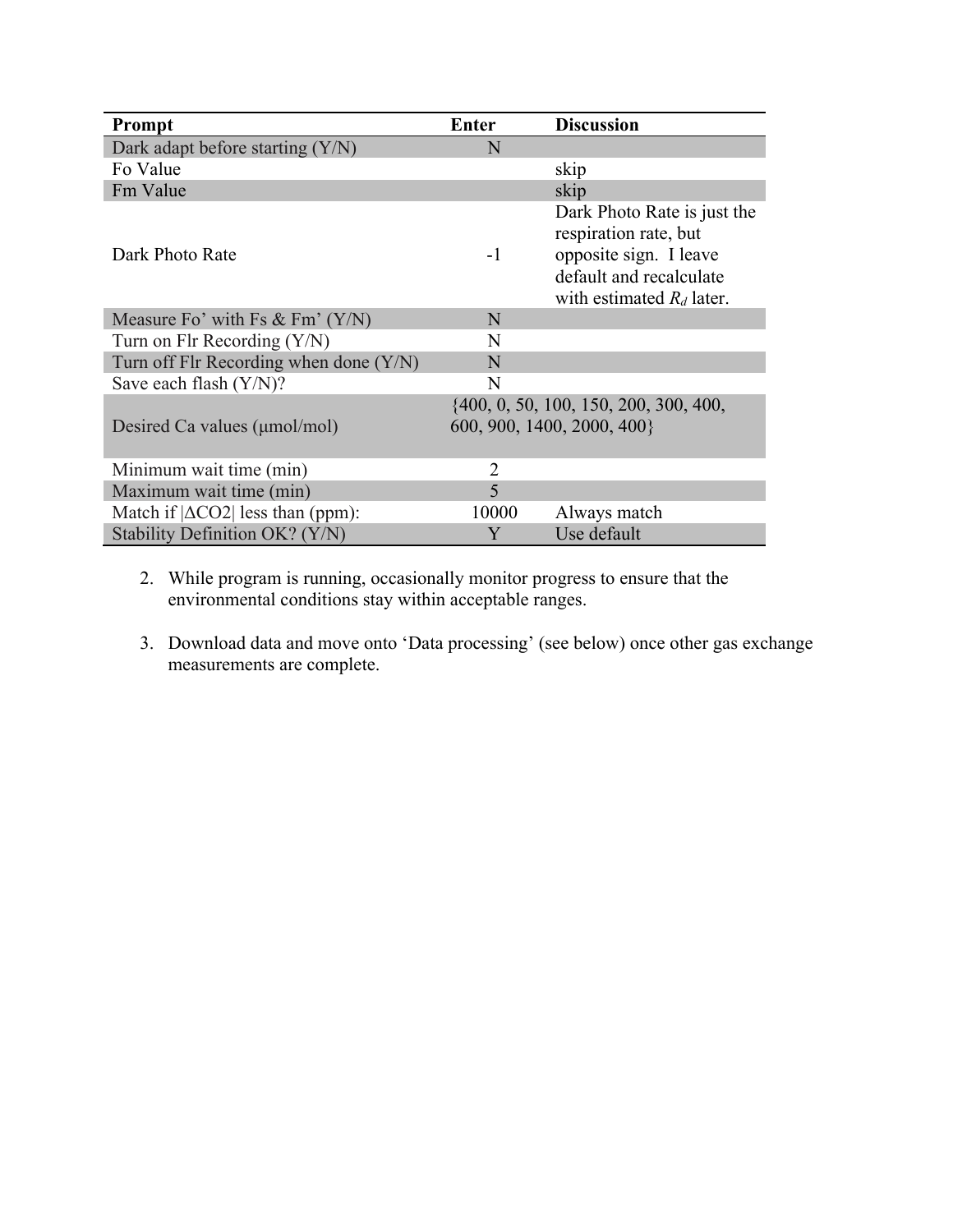### **Additional gas exchange measurements**

### *Calculating CO2 and H2O diffusion coefficients*

*Note*: Depending on its structure, the diffusion coefficient may differ from leaf to leaf and you may need to estimate separate coefficients for different species, across treatments, etc.

Using a dried or lyophilized (freeze-dried) leaf, you will estimate the diffusion coefficient of the foam gaskets of the leaf chamber. Refer to the LI-COR 6400 manual and Rodeghiero *et al.* (2007) for additional detail. You will need some method to measure  $C_A$  and  $W_A$ . Ideally, you could use a separate  $CO<sub>2</sub>/H<sub>2</sub>0$  analyzer (e.g. LICOR 640A) simultaneously with the LI-COR 6400. However, if you work in a location with pretty constant  $CO<sub>2</sub>$  and humidity, just open the chamber and use the LI-COR 6400 IRGA to measure  $C_A$  and  $W_A$ .

- 1. Start-up and calibrate LI-COR as normal
- 2. Open chamber and record  $C_A$  and  $W_A$  from "CO2S" and "H2OS" on the measurements page
- 3. Place dried or lyophilized leaf in the chamber and close
- 4. Set CO<sub>2</sub> Mixer to 0 or 2000 µmol mol<sup>-1</sup> to create a large gradient ( $\Delta C$ )
- 5. If you are measuring  $H_2O$  diffusion coefficient, you will also need to create large gradient  $(\Delta W)$  by putting the desiccant to scrub
- 6. Set Flow Rate to 500  $\mu$ mol s<sup>-1</sup> (default)
- 7. Once equilibrium has been reached (monitor "ΔCO2" and "ΔH2O" on the measurement or graph pages), Match the IRGAs and log your data.
- 8. Repeat steps 6 and 7 for Flow Rate =  $\{250, 125, 100, 75, 60, 50\}$

*Note:* At low flow rates it will take a LONG time to reach equilibrium  $(10 - 30 \text{ min})$ , so be patient.

- 9. Download data. There is no need to recalculate anything.
- 10. Using your favorite statistical software, perform a linear regression to estimate diffusion coefficients (see worked example in **Box 5**). In pseudo-R code:

 $> \text{fit} < -\text{lm(I((CO2S - CO2R) / (Ca - CO2S))} \sim I(1 / \text{Flow}),$  data = my.licor.data) > coef(fit) (Intercept) PhiCO2 -0.0002285 0.2836838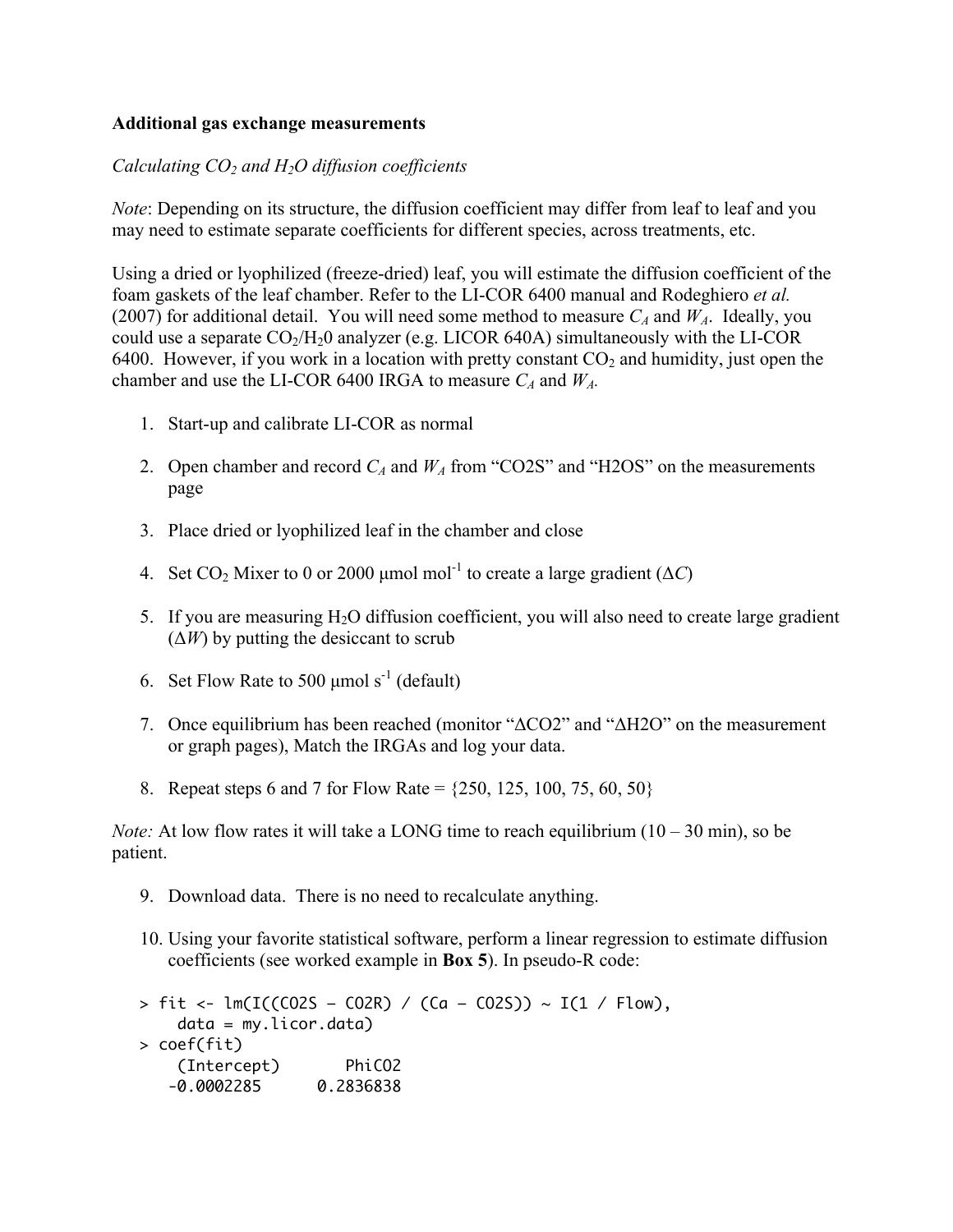### Box 5: Worked example of calculating  $CO_2$  and  $H_2O$  diffusion coefficients

Data:

Cr Cs Wr Ws Flow-1 8.67 9.06 6.130 6.210 0.001999600 8.44 9.30 5.874 5.994 0.003995206 8.28 10.12 5.503 5.742 0.007974482 8.36 11.24 5.633 5.944 0.012004802 8.56 12.59 5.928 6.323 0.015898251 8.68 13.79 6.102 6.575 0.019880716

Equations:

$$
\frac{(C_S - C_R)}{(C_A - C_S)} = \frac{K_{CO_2}}{\text{Flow}}
$$

$$
\frac{(W_S - W_R)}{(W_A - W_S)} = \frac{K_{H_2O}}{\text{Flow}}
$$

 $K_{\text{CO}_2}$  and  $K_{\text{H}_2\text{O}}$  can be estimated using linear regression:

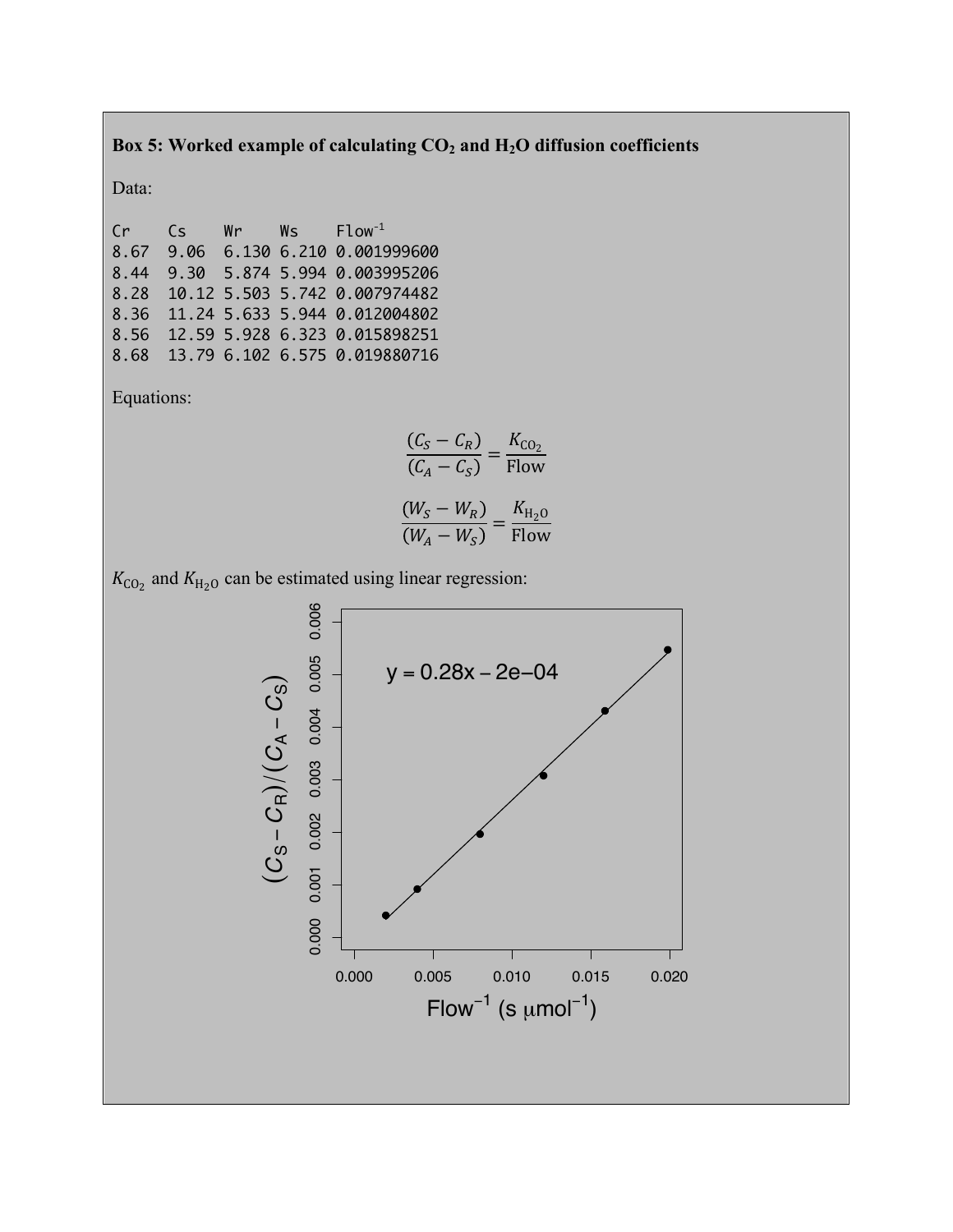

After estimating  $K_{C_0}$ , you can estimate the actual photosynthetic rate from the apparent photosynthetic rate in your data. The equation is:

Actual Photosynthesis = Apparent Photosynthesis+
$$
\frac{K_{\text{CO}_2}(C_A - C_S)}{100S}
$$

where S is in units of  $\text{cm}^2$ . In the table below, I've recalculated simulated data using the estimated diffusion coefficient.

| Parameters               | <b>Apparent Photosynthesis</b>                 |                                                | <b>Actual Photosynthesis</b>                   |
|--------------------------|------------------------------------------------|------------------------------------------------|------------------------------------------------|
|                          | (mmol $CO_2$ m <sup>-2</sup> s <sup>-1</sup> ) | $(\mu$ mol CO <sub>2</sub> mol <sup>-1</sup> ) | (mmol $CO_2$ m <sup>-2</sup> s <sup>-1</sup> ) |
| $K_{\text{CO}_2} = 0.28$ | - 3                                            |                                                | $-2.44$                                        |
| $C_A = 400$              | 20                                             | 400                                            | 20                                             |
| $S = 2$ cm <sup>2</sup>  | 30                                             | 1000                                           | 29.16                                          |

 $K_{\text{H}_2\text{O}}$  affects the estimate of  $C_i$  and other parameters that are calculated from  $C_i$ . Accounting for  $K_{H_2O}$  is slightly more involved than  $K_{CO_2}$ , but it can be done using equations from Rodeghiero *et al.* (2007).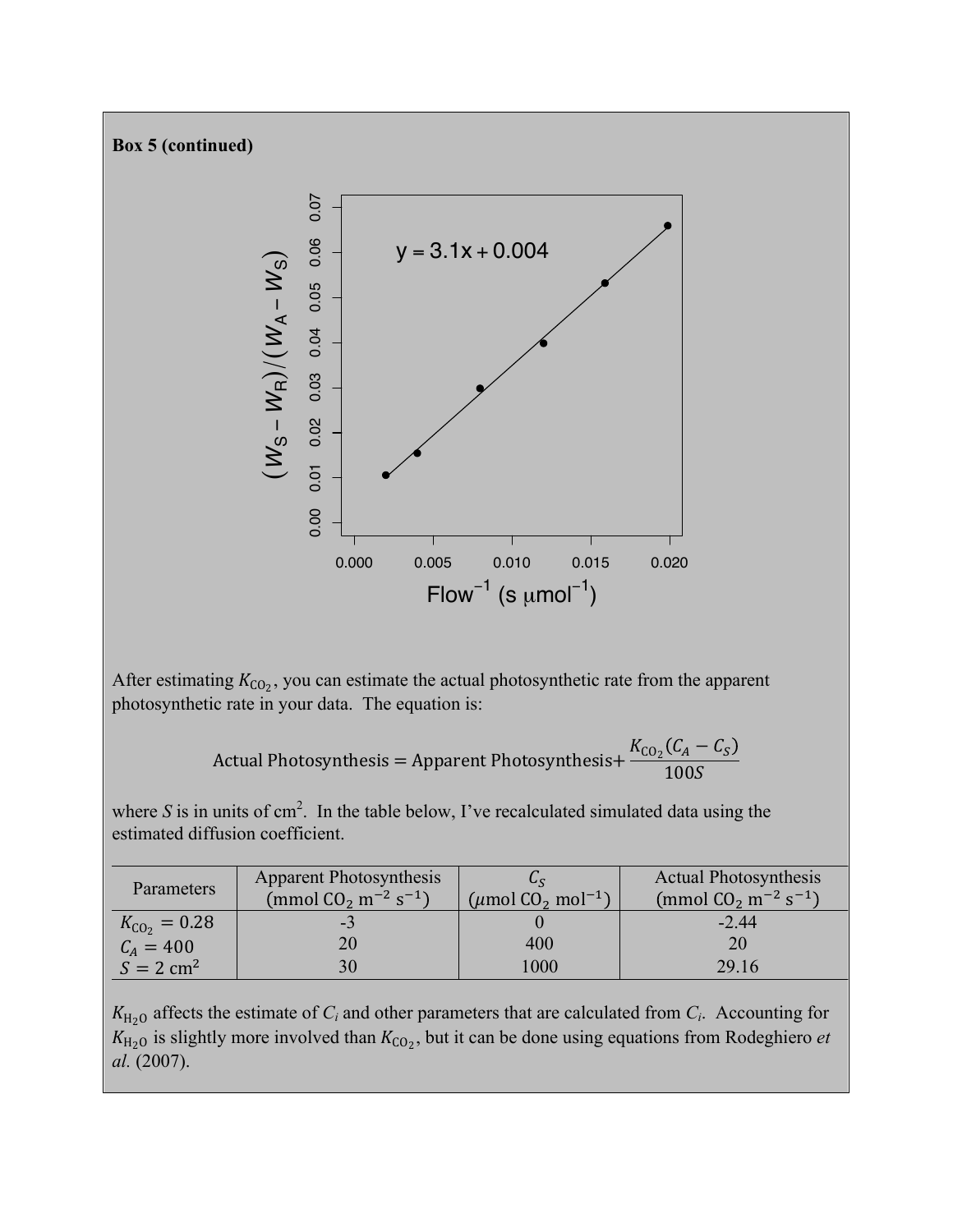## ΦCO2 − ΦPSII *curve under nonphotorespiratory conditions*

*Note*: Depending on the species or condition of the leaf, αβ (see definition below) may differ from leaf to leaf and you may need to estimate separate coefficients for different species, across treatments, etc.

See Chapter 27 of LI-COR 6400 Manual Version 6 for additional details. The quantum yield Φ (the efficiency of energy harvesting) can be measured in multiple ways ("PhiPS2" and "PhiCO2" in the LI-COR spreadsheet). Under nonphotorespiratory conditions:

$$
\Phi_{PSII} = \frac{\alpha \beta \Phi_{CO_2}}{4}
$$

For the present purposes, it's not important where this equation comes from. The goal is to use this relationship to estimate the product  $\alpha\beta$  (the product of leaf absorptance and the photosystem partitioning factor; see 'Data Processing' below). This value is important for correctly estimating the electron transport rate  $(J \text{ or } "ETR")$  from your A-C<sub>i</sub> data.

- 1. Set up and calibrate LI-COR as in the  $A-C_i$  curve.
- 2. Connect a canister of deoxygenated air (e.g.  $N_2$ ) to the air input. It's convenient to fork the tube, with one end going to the LI-COR and the other end free so that you can monitor the flow of gas from the canister. Too much flow wastes gas, too little flow will disrupt the experiment and overwork the air pump on the LI-COR.
- 3. OPTIONAL: If canister air is too arid, you may want to pass it through an airtight bottle with a wet sponge to add water vapor.
- 4. Change "OxyPct" to that of your canister air (usually 1-2%)
- 5. Turn on light to 1500 µmol  $m^2 s^{-1}$ , 90% Red, 10% Blue
- 6. Turn  $CO_2$  mixer on and set to ambient levels (400 µmol  $CO_2$  mol<sup>-1</sup> or whatever you used in your experiment)
- 7. Adjust other environmental variables (temperature, humidity, etc.) to levels you used during  $A-C<sub>i</sub>$  curves.
- 8. Select a leaf following the same guidelines as before, position it in the chamber, and close the chamber. Adjust knob on the chamber handle to ensure there is a tight seal around the leaf to prevent leaks.
- 9. Allow 20-30 minutes for leaf to reach equilibrium (roughly constant photosynthesis and stomatal conductance). It's not critical that photosynthesis completely plateau, so you can usually allow a shorter waiting time.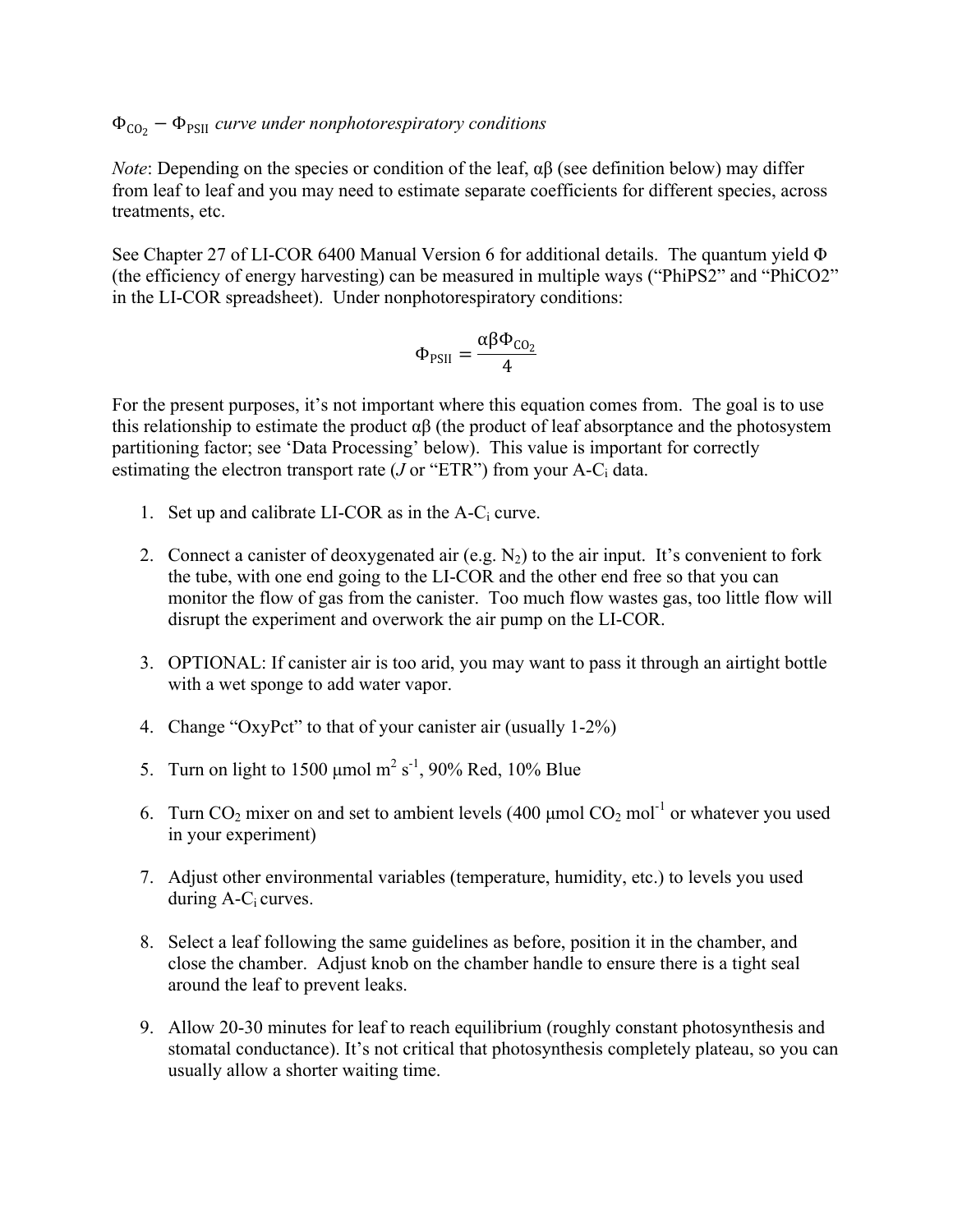| Prompt                                        | <b>Enter</b>   | <b>Discussion</b>                                                                                              |
|-----------------------------------------------|----------------|----------------------------------------------------------------------------------------------------------------|
| Dark adapt before starting $(Y/N)$            | N              |                                                                                                                |
| Fo Value                                      |                | skip                                                                                                           |
| Fm Value                                      |                | skip                                                                                                           |
| Dark Photo Rate                               | $-1$           | Whatever you used during<br>A-Ci curves. Dark Photo<br>Rate is just the respiration<br>rate, but opposite sign |
| Measure Fo' with Fs $& \text{Fm'} (Y/N)$      | N              |                                                                                                                |
| Turn on Flr Recording $(Y/N)$                 | N              |                                                                                                                |
| Turn off Flr Recording when done (Y/N)        | N              |                                                                                                                |
| Save each flash $(Y/N)$ ?                     | N              |                                                                                                                |
| Actinic Control:                              | Y              | If the current target is not<br>"PQntm, 10% blue", then<br>press N and change it.                              |
| Desired lamp settings $(\mu \text{mol/m2/s})$ | 500, 400, 300} | {1200, 1100, 1000, 900, 800, 700, 600,                                                                         |
| Minimum wait time (min)                       |                |                                                                                                                |
| Maximum wait time (min)                       | $\overline{2}$ |                                                                                                                |
| Match if $ \Delta CO2 $ less than (ppm):      | 10000          | Always match                                                                                                   |
| Stability Definition OK? (Y/N)                | Y              | Use default                                                                                                    |

10. Select "Flr Light Curve" from AutoProgram. The table below shows what to enter in the prompts

- 11. While program is running, occasionally monitor progress to ensure that the environmental conditions stay within acceptable ranges. You should also check that enough air is flowing from the canister. If flow drops too low, you will need to increase it, but this will cause a brief spike, and any data logged during this period needs to be discarded.
- 12. Download data. Since  $C_A \cong C_S$ , diffusion is negligible and you shouldn't need to recalculate any of the data unless the leaf area inside the chamber was not  $2 \text{ cm}^2$ .
- 13. Using your favorite statistical software, perform a linear regression of  $\Phi_{C_0}$  on  $\Phi_{PSII}$  and extract the slope (see worked example below). In pseudo-R code:

 $>$  fit  $<-$  lm(PhiPS2  $\sim$  PhiCO2, data = my.licor.data) > coef(fit) (Intercept) PhiCO2 -0.006931896 8.360126720

The slope should be  $\sim 8 - 12$  (but possibly more) and the intercept should be very close to 0. If the intercept is not close to 0 or the curve is nonlinear, this probably means that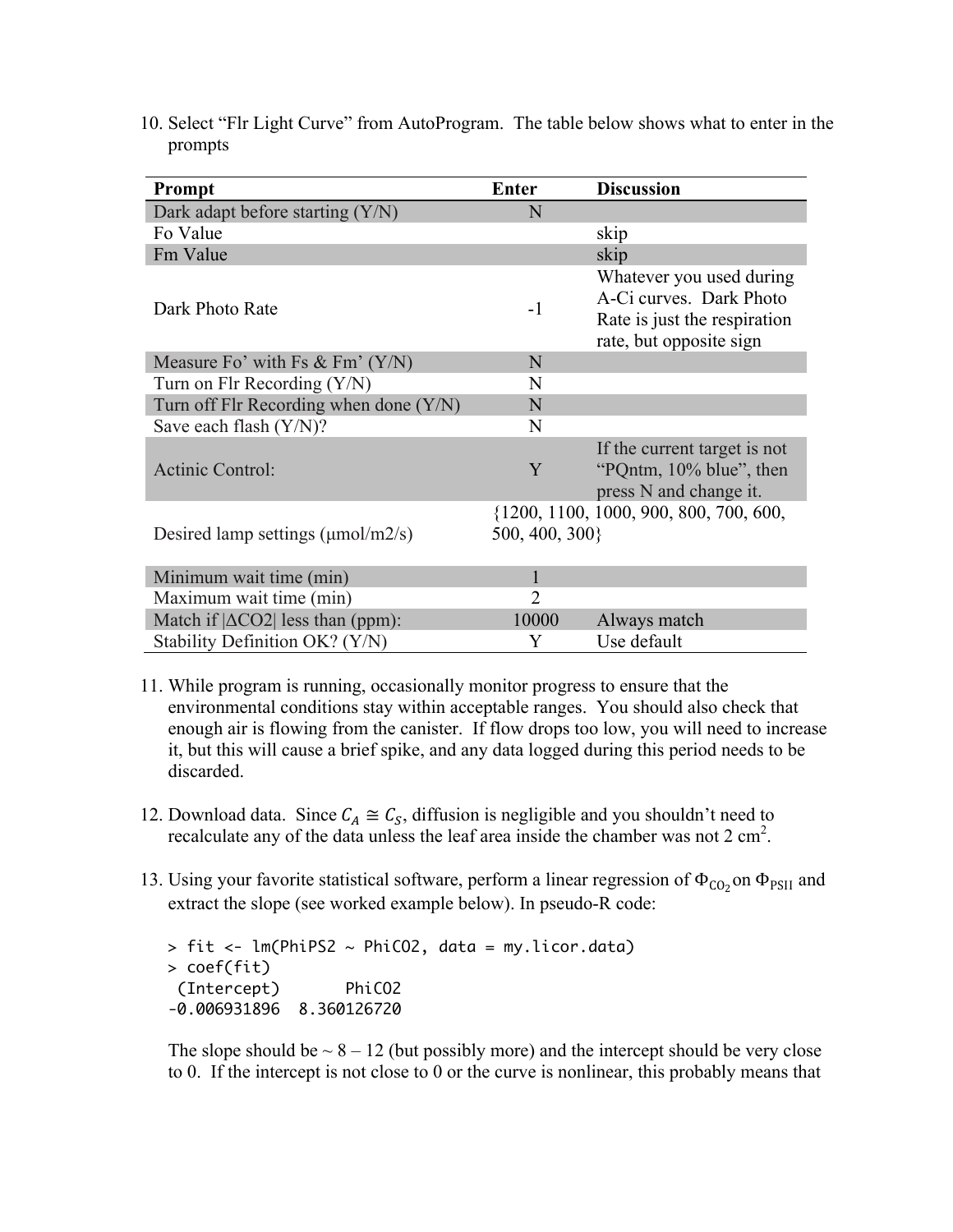|        |                    | Box 6: Worked example calculating $\alpha\beta$ from $\Phi_{\text{CO}_2} - \Phi_{\text{PSII}}$ curve |
|--------|--------------------|------------------------------------------------------------------------------------------------------|
| Data:  |                    |                                                                                                      |
| PhiPS2 | PhiC <sub>02</sub> | PARi                                                                                                 |
| 0.086  | 0.011              | 1199                                                                                                 |
| 0.094  | 0.012              | 1099                                                                                                 |
| 0.106  | 0.014              | 1001                                                                                                 |
| 0.120  | 0.015              | 899                                                                                                  |
| 0.137  | 0.017              | 798                                                                                                  |
| 0.160  | 0.019              | 698                                                                                                  |
| 0.190  | 0.023              | 599                                                                                                  |
| 0.226  | 0.027              | 501                                                                                                  |
| 0.275  | 0.033              | 402                                                                                                  |
| 0.345  | 0.043              | 300                                                                                                  |

oxygen is getting inside the chamber or that you need to change the irradiance levels (I've found that the curve is not linear at very high and low irradiance).

PhiCO2 vs. PhiPS2 with best fit regression line:

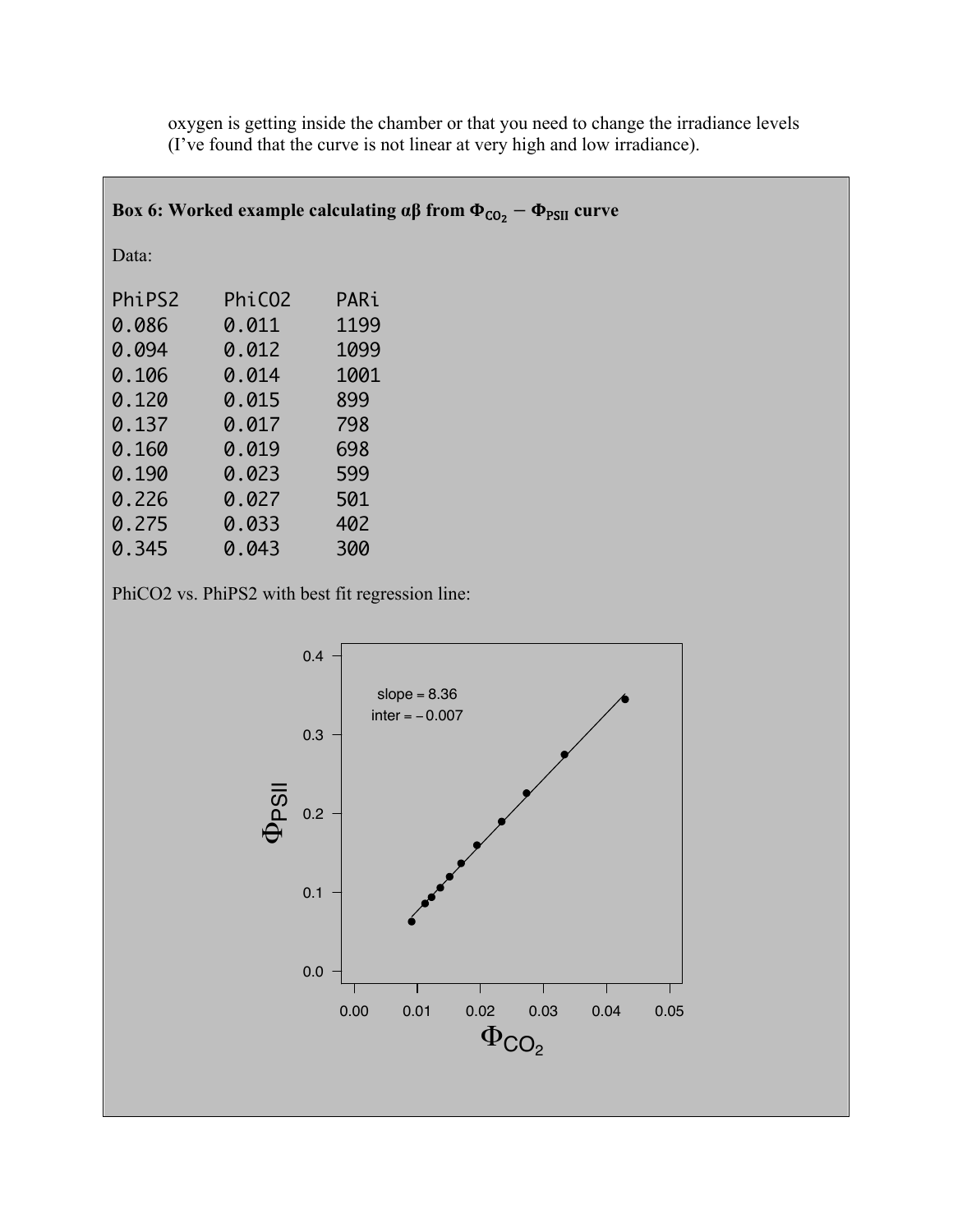# **Box 6 (continued)**

We can now estimate αβ:

$$
\alpha \beta = \frac{4}{\text{slope}} = \frac{4}{8.36} = 0.48
$$

To recalculate the electron transport rate ("ETR" or *J*) from your A-C<sub>i</sub> curve data, use the following equation:

$$
J = \frac{4(\text{PhiPS2} - \text{intercept})}{\text{slope}} * \text{PARi}
$$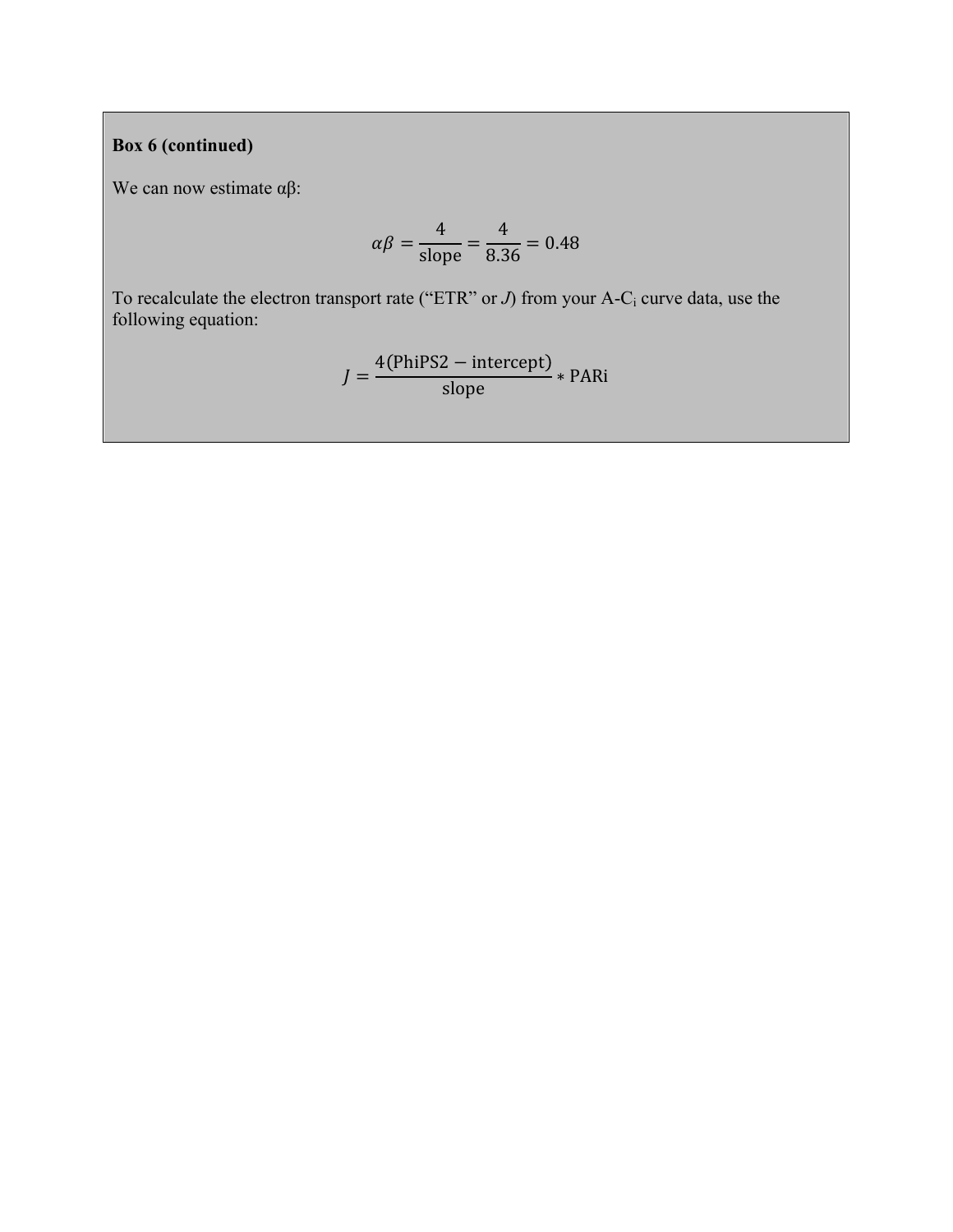### *Predawn respiration*

*Note*: Respiration needs to be measured in the dark. Since measurements take only a couple minutes per plant, you may be able to measure every plant in your experiment in a single morning.

- 1. Start-up and calibrate LI-COR as normal
- 2. Set  $CO_2$  Mixer to ambient levels (400 umol mol<sup>-1</sup>)
- 3. Desiccant should be on full bypass and light needs to be off.
- 4. Open a new file. If you are measuring multiple plants you should enter a comment or otherwise keep track of which line in the datasheet corresponds to which leaf.
- 5. Select a leaf similar to what you used for  $A-C_i$  curves, position it in the chamber, and close the chamber. Adjust knob on the chamber handle to ensure there is a tight seal around the leaf to prevent leaks.
- 6. Allow 1-3 minutes for leaf to reach equilibrium (roughly constant photosynthesis and stomatal conductance).
- 7. Log data and move onto next leaf.

 $R_d$  is the same value, but opposite sign of "Photo" in the datasheet, so it should be  $> 0$ .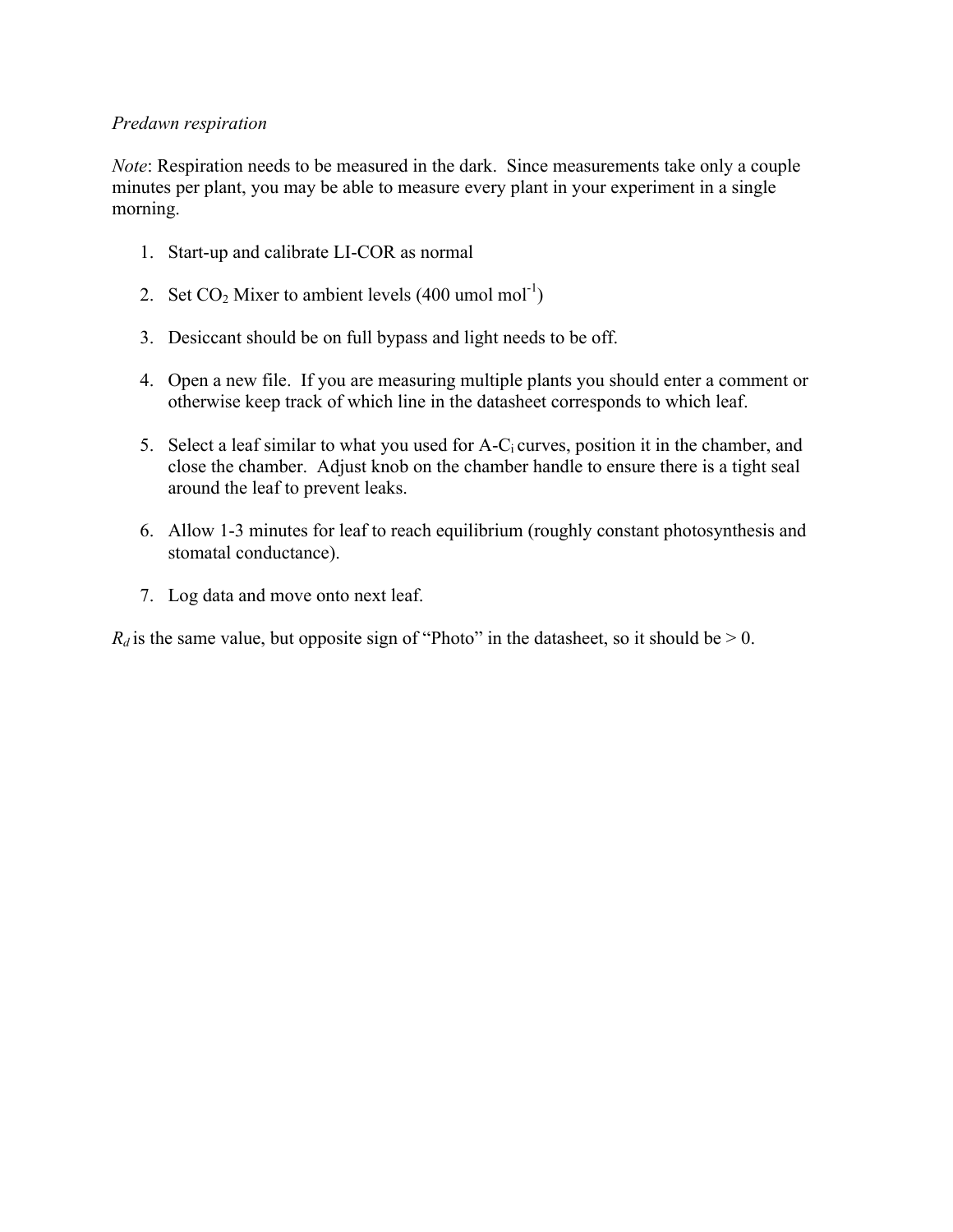### **Data Processing**

### *Recalculating data*

Once you have finished your A-Ci curves and other gas exchange measurements, you will need to recalculate the data before estimating  $g_m$  (see below). Recalculating data can be performed using the LI-COR software, Excel, and many other programs. I have written R functions to recalculate data that I plan to develop into a small package at some point. In the meantime, a preliminary version is available from me by request.

| <b>Symbol</b>            | <b>Description</b>                                                                               | Assumed<br>Value                 | <b>How to Estimate</b>                                                                   | Importance   |  |
|--------------------------|--------------------------------------------------------------------------------------------------|----------------------------------|------------------------------------------------------------------------------------------|--------------|--|
| Recommended              |                                                                                                  |                                  |                                                                                          |              |  |
| $\alpha\beta$            | Product of leaf<br>absorptance $(\alpha)$<br>and photosystem<br>partitioning<br>factor $(\beta)$ | $\alpha$ = 0.85<br>$\beta = 0.5$ | Slope of $\Phi_{CO_2} - \Phi_{PSII}$<br>curve under<br>nonphotorespiratory<br>conditions | High         |  |
| $K_{CO2}$                | Diffusion<br>coefficient of<br>CO <sub>2</sub>                                                   | $\boldsymbol{0}$                 | Flow rate curve with dried<br>or lyophilized leaf                                        | High         |  |
| $K_{\text{H}_2\text{O}}$ | Diffusion<br>coefficient of<br>water vapor                                                       | $\boldsymbol{0}$                 | Flow rate curve with dried<br>or lyophilized leaf                                        | Low - Medium |  |
| $R_d$                    | Mitochondrial<br>respiration                                                                     | $\mathbf{1}$                     | Predawn gas exchange<br>measurement                                                      | Medium       |  |
|                          |                                                                                                  |                                  | Optional or as necessary                                                                 |              |  |

Overview of parameters you will need to recalculate data:

| Leaf area      | Scanner or digital camera | High, if<br>necessary |
|----------------|---------------------------|-----------------------|
| Stomatal ratio | Nail polish peels         | $\Omega$              |

Sources for relevant equations:

#### αβ: **Box 6**

Diffusion leaks: **Box 5** and Rodeghiero *et al.* (2007). All other equations can be found in the LI-COR manual.